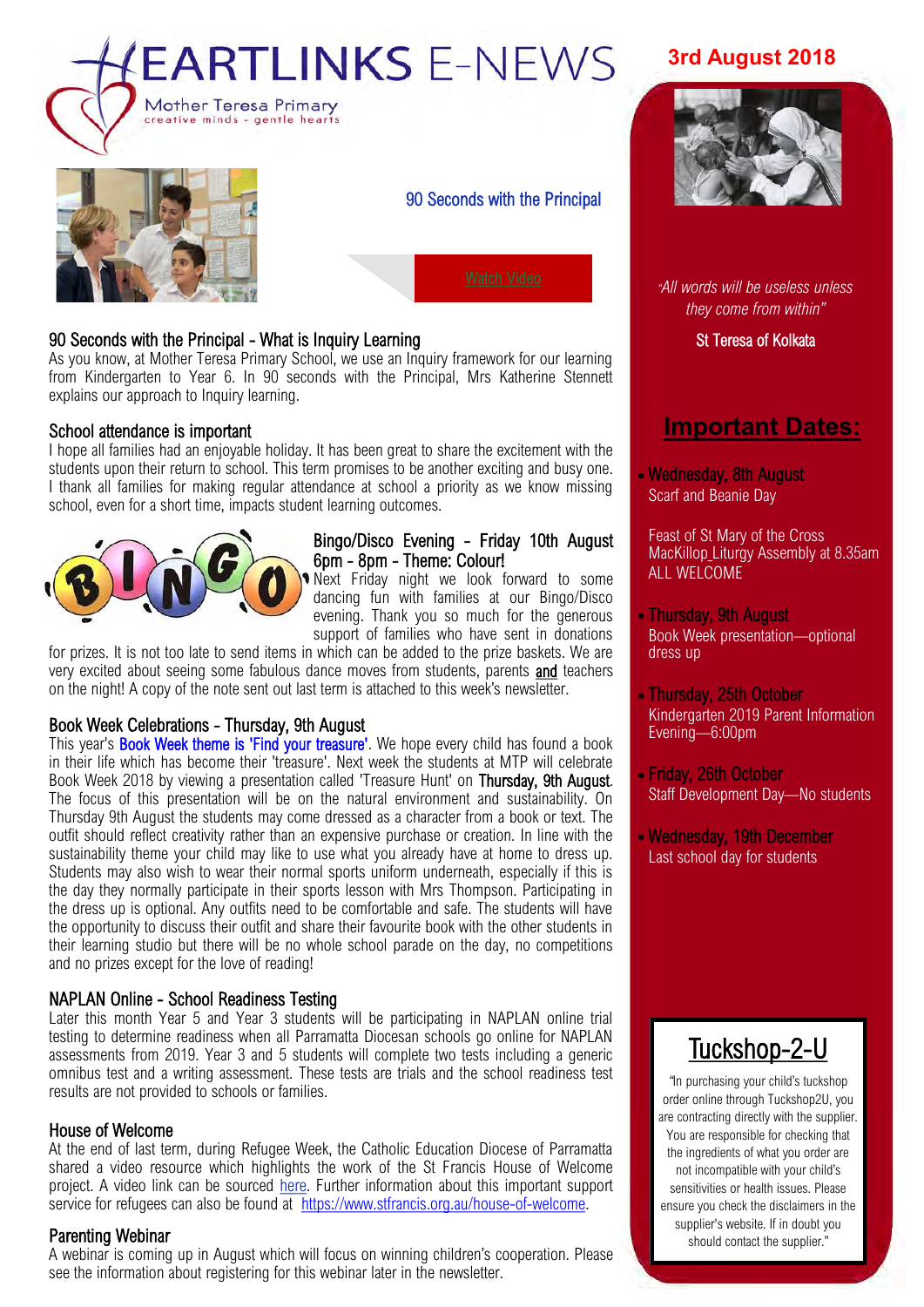**EARTLINKS E-NEWS** 



## "A life not lived for Others is not a life" Mother Teresa

This quote from Mother Teresa may well have been inspired by the life of St Mary of the Cross MacKillop who spent her life serving others. From supporting her family, caring for children as a governess, to establishing education for the children of the poor, this tireless, joyful young woman went to the streets to find those in need. Her incredible love drew others to her to join in her extraordinary mission. We too are called to live out her mantra. "Never see a need without doing something about it." [Let you heart listen,](https://www.youtube.com/watch?v=s5Fii1Qmtvo&feature=youtu.be) and your hands act with love.

Feast of St Mary of the Cross MacKillop – 8th August – Scarf and Beanie Day – Liturgy at 8.35 -Assembly – ALL WELCOME

Donate from the heart. Any Warm clothing, blankets you may still have to give.

Mother Teresa Primary e minds - gentle hea

Food for families who cannot put food on the table for their children in our own neighbourhood. Be generous as your God is generous with you.

- Kindergarten: Pasta- spaghetti or Penne, toothpaste, biscuits,
- Year 1: Tinned Tuna, (smaller tins preferred), shampoo, dried lentils, instant noodles.
- Year 2: Cooking oil, sugar, salt, flour, soap.
- Year 3: Basmati Rice, toothbrushes, kidney beans, tinned corn
- Year 4: Instant coffee, Long life Milk, tea bags
- Year 5: Tinned vegetables, curry powder, spices, tinned chickpeas
- Year 6: Deodorant, sanitary pads or napkins (no tampons) razors and shaving foam, tinned fruit.

We thank you for your generosity and love.

Maria Boyd REC

## Meet the Artists of MTP!



This week we launched the Mother Teresa Primary School Art Gallery! Twelve students from across the school have had their artwork displayed in the parent foyer of the school. Mrs Wilkes and Mrs Devlin selected these artworks for our first display and throughout the year the display will change to reflect a variety of student work. Our community are very welcome to spend some time in the parent foyer at school to appreciate the products of our fabulous and creative MTP students. Thank you Mrs Wilkes for sharing your knowledge and skills! Congratulations to Chloe in MLS2, Raylene in JLS2, Maddysen in JLS3, Alyssa in SLS4, Anyka in MLS3, Elyse in MLS3, Jacob in MLS1, Oliver in MLS2, Isabelle in SLS1, Francis in MLS1, Andrew in SLS1 and Elijah in SLS4.

## **Headlice**

Please be advised that we have had a case of head lice within the school community. We are asking ALL parents to do a check of their child's hair.

Click on the following link for further information <http://www.health.nsw.gov.au/environment/headlice/Pages/default.aspx>

## PRC - next meeting

Next terms Key Speaker will be Dr Justin Coulson a family psychologist and parenting expert - this event will be held on Monday, 27th August, 7pm at Corpus Christi Catholic Primary School, 90 Andromeda Drive Cranebrook. The presentation topic is on raising resilient children.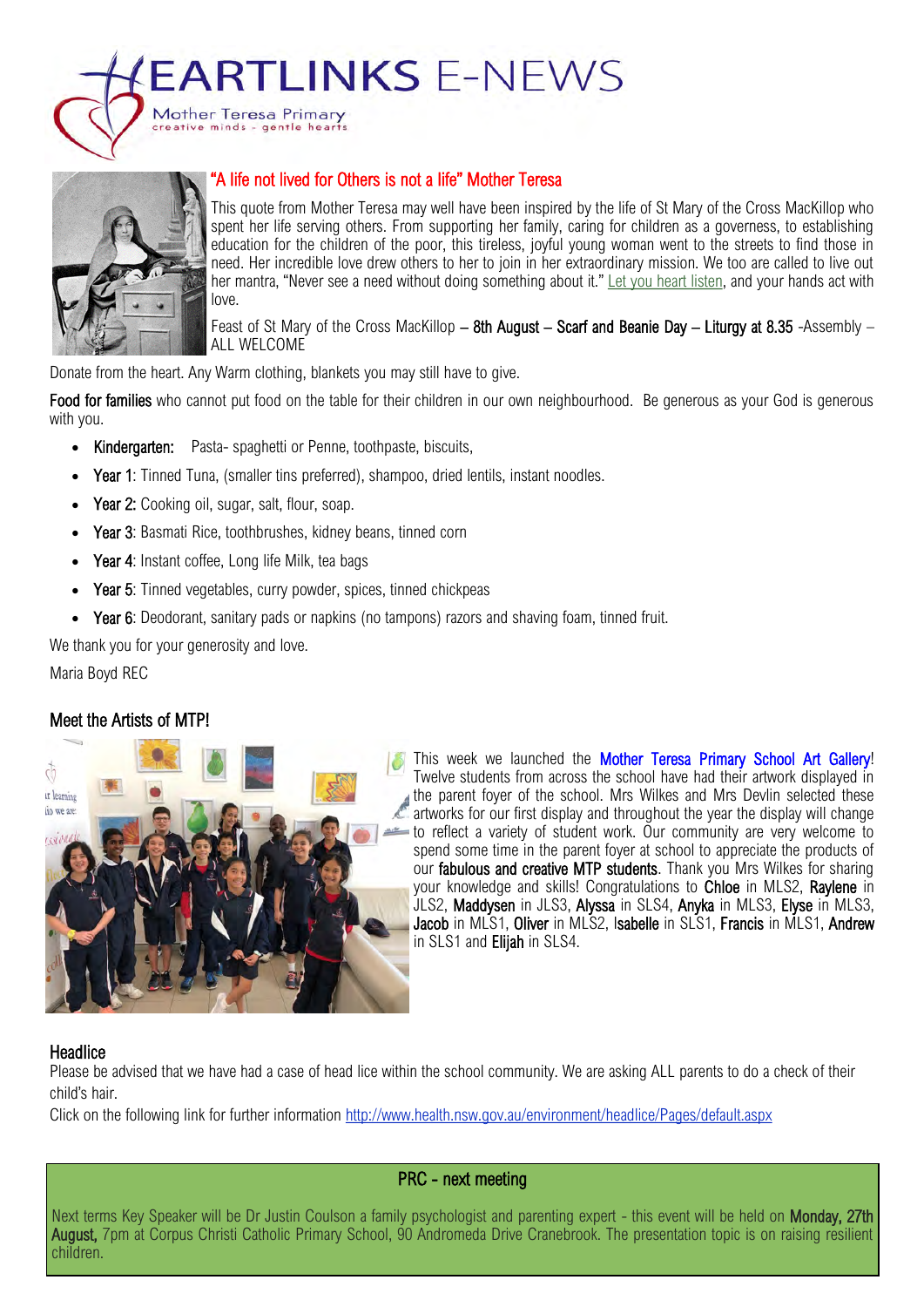# WORK, HEALTH & SAFETY - Mother Teresa Primary

Red Zone Safety - Thank you so much to all our parents and carers collecting students in the afternoon at Kiss and Ride for your cooperation with our safe collection of students. We have the teacher at microphone duty stationed in a high visibility vest at the beginning of the 'red zone' and ask all cars to wait until directed to move to the pick up zone. The reason behind this safety measure is to ensure clear visibility for all drivers moving up towards the pedestrian crossing. Please do not stop your vehicle on the pedestrian crossing. We ask all parents who have collected children to remain vigilant around the crossing once they have collected their children.

# No Smoking Zone

Our school is a no smoking zone. Please do not smoke on school grounds - this includes the roads and parking areas of the three schools on this site of the Westmead Catholic Community.

| SUPPORT   CELEBRATE   EDUCATE<br><b>Partners in Learning</b><br>Partners in Fal                                               |                                                                    |                                                                                                 |                                                                                                                                                                                               |                                                                                         |  |  |  |
|-------------------------------------------------------------------------------------------------------------------------------|--------------------------------------------------------------------|-------------------------------------------------------------------------------------------------|-----------------------------------------------------------------------------------------------------------------------------------------------------------------------------------------------|-----------------------------------------------------------------------------------------|--|--|--|
|                                                                                                                               | 2018 Calendar of Events                                            |                                                                                                 |                                                                                                                                                                                               |                                                                                         |  |  |  |
| ALL PARENTS AND FRIENDS ARE WELCOME!<br><b>Presenters</b><br>Meeting Date & Time<br><b>Presentation Topic</b><br>Venue<br>erm |                                                                    |                                                                                                 |                                                                                                                                                                                               |                                                                                         |  |  |  |
| Ŧ.                                                                                                                            | Mon 5 <sup>th</sup> March 2018<br>7:00pm<br>Annual General Meeting | Patrician Brothers College<br>Flushcombe Road<br>Blacktown                                      | #Parents Matter                                                                                                                                                                               | Danielle Cronin<br>Chief Governance &<br>Strategy, CEDP                                 |  |  |  |
| $\overline{2}$                                                                                                                | Mon 4 <sup>th</sup> June 2018<br>7:00pm                            | Diocesan Assembly Centre.<br>Cnr Marian Street &<br>Flushcombe Road<br>Blacktown                | Preparing Your Child for<br>Future Pathways i.e<br>Vocational Education &<br>Training, Trades and/or<br>University<br><b>High School Students</b><br>Welcome to attend with<br>parents/carers | Di Mills Expert in VET, &<br><b>Educational Pathways</b>                                |  |  |  |
| 3                                                                                                                             | Mon 27 <sup>th</sup> Aug 2018,<br>7:00pm                           | Corpus Christi<br>Primary School,<br>90 Andromeda Drive<br>Cranebrook                           | Raising Resilient Children<br>8 Steps to Resilience                                                                                                                                           | Dr Justin Coulson<br>Family Psychologist &<br>Parenting Expert<br>Keynote Speaker Event |  |  |  |
| 4                                                                                                                             | Mon 19 Nov 2018<br>7:00pm                                          | St Luke's Catholic College<br>Lot 1104, Frontier Avenue &<br>Northbourne Drive<br>Marsdent Park | Education for the 21 <sup>st</sup><br>Century                                                                                                                                                 | Mr Greg Miller<br>College Principal<br>St Luke's Marsden Park                           |  |  |  |

Mother Teresa Primary has a school subscription to "Parenting Ideas'. This is a resource which offers help, support and ideas with parenting. If you are interested in participating in a webinar on the 14th August at 7.30pm about 'Win kids' cooperation without fears, tears and cauliflower ears', you can register using the following link [https://www.parentingideas.com.au/product/win](https://www.parentingideas.com.au/product/win-kids-cooperation-without-fears-tears-cauliflower-ears/)-kids-cooperationwithout-fears-tears-[cauliflower](https://www.parentingideas.com.au/product/win-kids-cooperation-without-fears-tears-cauliflower-ears/)-ears/ and follow the instructions below.

> **Your Parenting Ideas Webinar Voucher**

Webinar: Win kids' cooperation

without fears, tears and cauliflower ears

Guest Speaker: Michael Grose 14 August 2018 - 07:30pm VOLICHER CODE

**GREATKIDS** 

VALID UNTIL 14 SEPTEMBER 2018

parenting \*ideas

 $\Rightarrow$  add to cart

- $\Rightarrow$  click on view cart
- $\Rightarrow$  enter coupon code GREATKIDS
- $\Rightarrow$  apply coupon (this will reduce the full cost)
- $\Rightarrow$  click on proceed to checkout to finalise
- $\Rightarrow$  in order to proceed and watch the webinar, you must complete all sections using your details
- $\Rightarrow$  place order
- $\Rightarrow$  an email will be sent to you with instructions on how to join in the webinar.